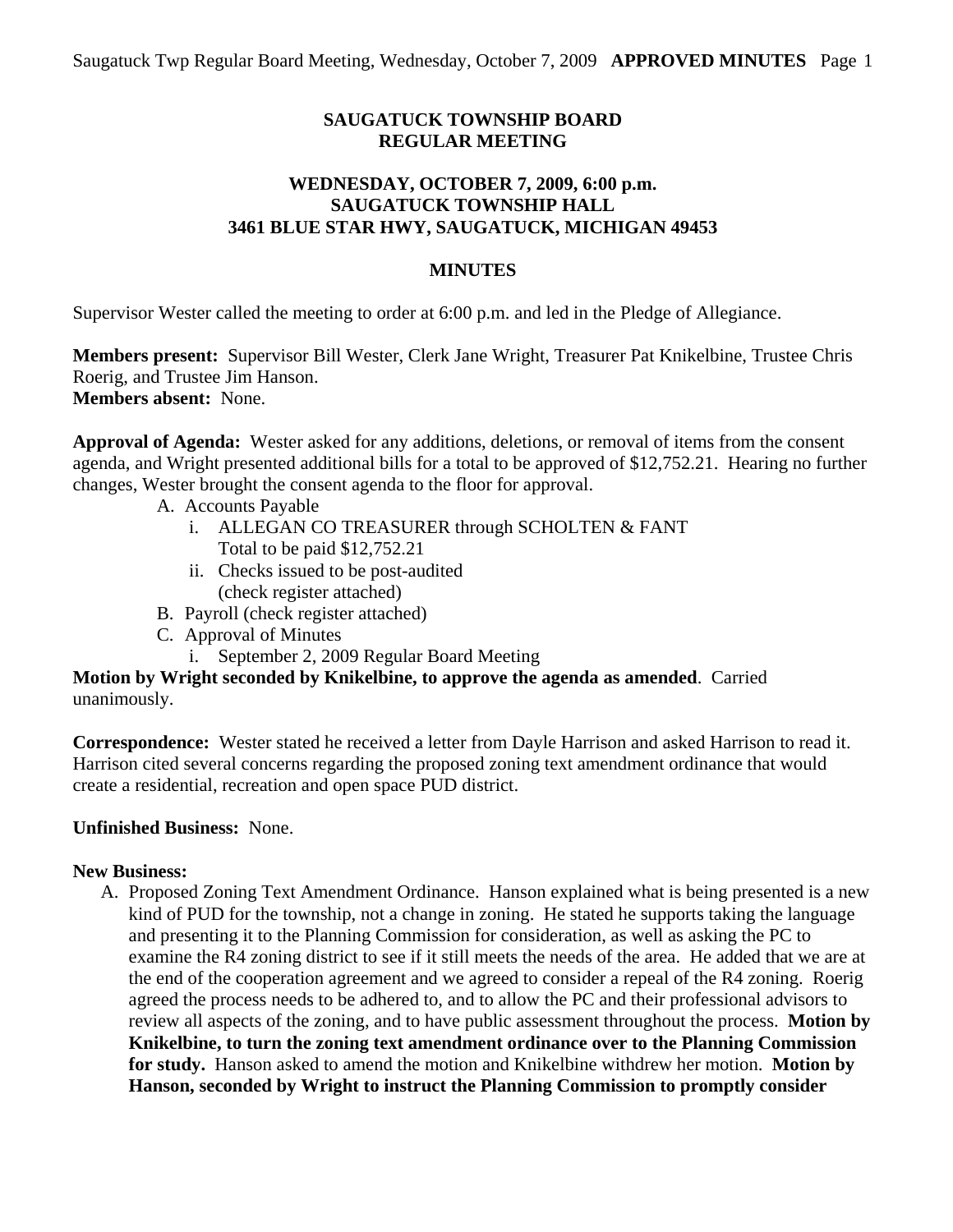**repealing the zoning amendment which established the R-4 zoning district and which rezoned the affected properties to that R-4 zoning district. The Planning Commission may wish to recommend to the Board to repeal the R-4 zoning district and rezone the affected properties into something other than the R-4 zoning district, or to revise the R-4 zoning district language or revise the zoning of the affected properties or both; or conclude that no action need be taken to either the R-4 zoning district language or the zoning of the affected properties. The Planning Commission's consideration should include not only all the options previously cited with regard to the R-4 zoning district and the zoning of the affected properties in the R-4 zoning district, but also the proposed zoning text amendment ordinance as prepared by Singapore Dunes LLC.** Wester asked for discussion on the motion. Hanson stated he felt the first thing to do is to hold a joint meeting with the Board and Planning Commission and then the PC would hold a series of meetings where the public would be encouraged to give input, and where the PC might consider possible changes to the ordinances or not. Wester allowed McClendon's attorney Stephen Neumer to address the Board. Neumer asked to postpone the meetings until December after the Michigan Natural Resources Trust Fund meets to vote on funding the purchase of the South Denison. Neumer also asked to extend the cooperation agreement to April 30, 2010. Hanson noted that nothing moves quickly and sees no reason to postpone preliminary meetings. Additional board discussion took place and a joint workshop meeting was agreed as necessary. Roll call vote: Hanson-yes, Roerig-yes, Wright-yes, Wester-yes, Knikelbine-yes. Motion carried unanimously.

- B. Kalamazoo Harbor Master Plan Committee. Committee Appointees Dave Engle and Jonathon Phillips were present in the audience and gave a first report of committee actions to the Board. They stated the area is eligible for a grant but we need to apply for it and suggested hiring a firm to write the grant application. Engle added it could be advantageous to create a Harbor Authority for the area. Phillips stated the three communities are being asked to contribute "good faith" money to cover costs. Knikelbine stated the Township Manager is a good grant writer and could be utilized. Hanson asked how much money is being asked from the township and for what exact purpose. Engle stated they would like \$2,000 from each of the three municipalities. He added the committee approved paying Douglas \$100 for a recording secretary for each meeting and all costs would be divided in three, equal parts for each municipality. Wright noted being a general law township we are bound by state statue as to what is an authorized expenditure and a committee would not have the authority to approve any expenditure. She added we would not be able to send a check for good faith money to a committee but would require an invoice for a particular purpose before expending funds. Wright asked if the Board is in agreement the township would assume 1/3 of the harbor committee recommended expenditures. Roerig stated some expenditures might benefit some municipalities far greater than others and it should be approved on a case by case basis. He added in respect to writing a grant, 1/3 would be appropriate. Roerig suggested adding a new line item to the budget and amending the budget. **Motion by Hanson, seconded by Roerig to amend the budget to include \$2,000 for Kalamazoo Harbor Committee grant writing purposes.** Wester suggested to include Manager Quade for grant writing assistance, Wright suggested rotating the recording secretary similar to how it is done with the Joint Planning Committee. Hanson called the question, and the motion passed unanimously.
- C. Pat Foster, Appeal of FOIA Denial. Roerig stated he understands an individual put forth a Freedom of Information Act (FOIA) request to review and photograph the November 2008 general election ballots which was denied by the Clerk due to the material being protected by law. Wright stated yes, all the county clerks were directed to deny the request. Roerig stated he understands